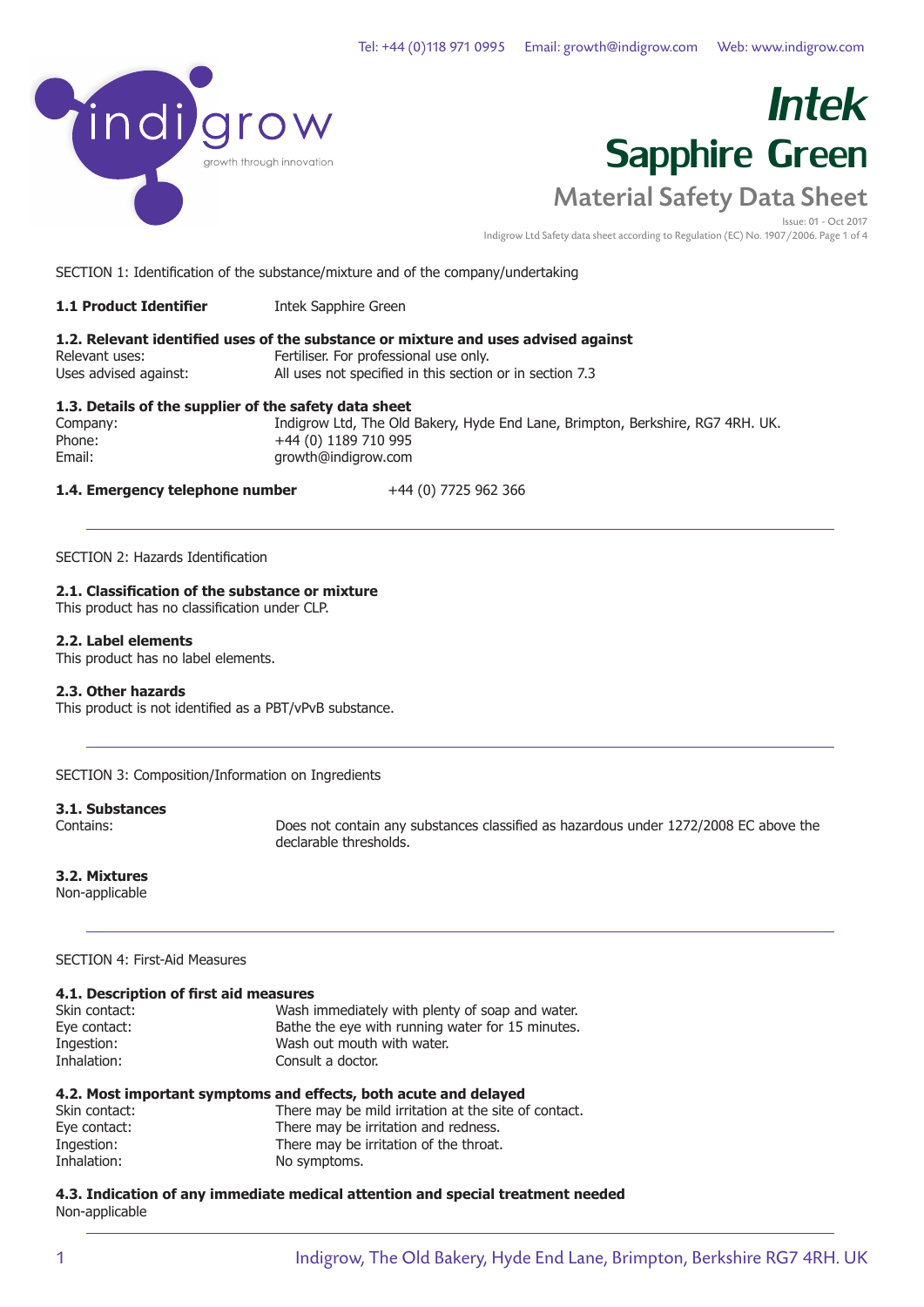

Issue: 01 - Oct 2017 Indigrow Ltd Safety data sheet according to Regulation (EC) No. 1907/2006. Page 2 of 4

SECTION 5: Fire-Fighting Measures

### **5.1. Extinguishing media**

Suitable extinguishing media for the surrounding fire should be used. Use water spray to cool containers.

### **5.2. Special hazards arising from the substance or mixture**

In combustion emits toxic fumes.

### **5.3. Advice for fire-fighters**

Wear self-contained breathing apparatus. Wear protective clothing to prevent contact with skin and eyes.

### **Additional provisions:**

Non-applicable

### SECTION 6: Accidental Release Measures

High risk of slipping due to leakage/spillage of product.

### **6.1. Personal precautions, protective equipment and emergency procedures**

Refer to section 8 of SDS for personal protection details. Turn leaking containers leakside up to prevent the escape of liquid.

### **6.2. Environmental precautions**

Do not discharge into drains or rivers. Contain the spillage using bunding.

### **6.3. Methods and material for containment and cleaning up**

Absorb into dry earth or sand. Transfer to a closable, labelled salvage container for disposal by an appropriate method.

### **6.4. Reference to other sections**

See section 8.

SECTION 7: Handling and Storage

### **7.1. Precautions for safe handling**

Non-applicable.

### **7.2. Conditions for safe storage, including any incompatibilities**

Storage conditions: Store in a cool, well ventilated area. Keep container tightly closed.<br>Suitable packaging: Must only be kept in original packaging. Must only be kept in original packaging.

**7.3. Specific end use(s)**

Specific end use(s): PC12: Fertilisers.

SECTION 8: Exposure Controls/Personal Protection

**8.1. Control parameters** No data available.

### **8.2. Exposure controls**

| Respiratory protection: | Respiratory protection not required.        |
|-------------------------|---------------------------------------------|
| Hand protection:        | Protective gloves.                          |
| Eye protection:         | Safety glasses. Ensure eye bath is to hand. |
| Skin protection:        | Protective clothing.                        |
|                         |                                             |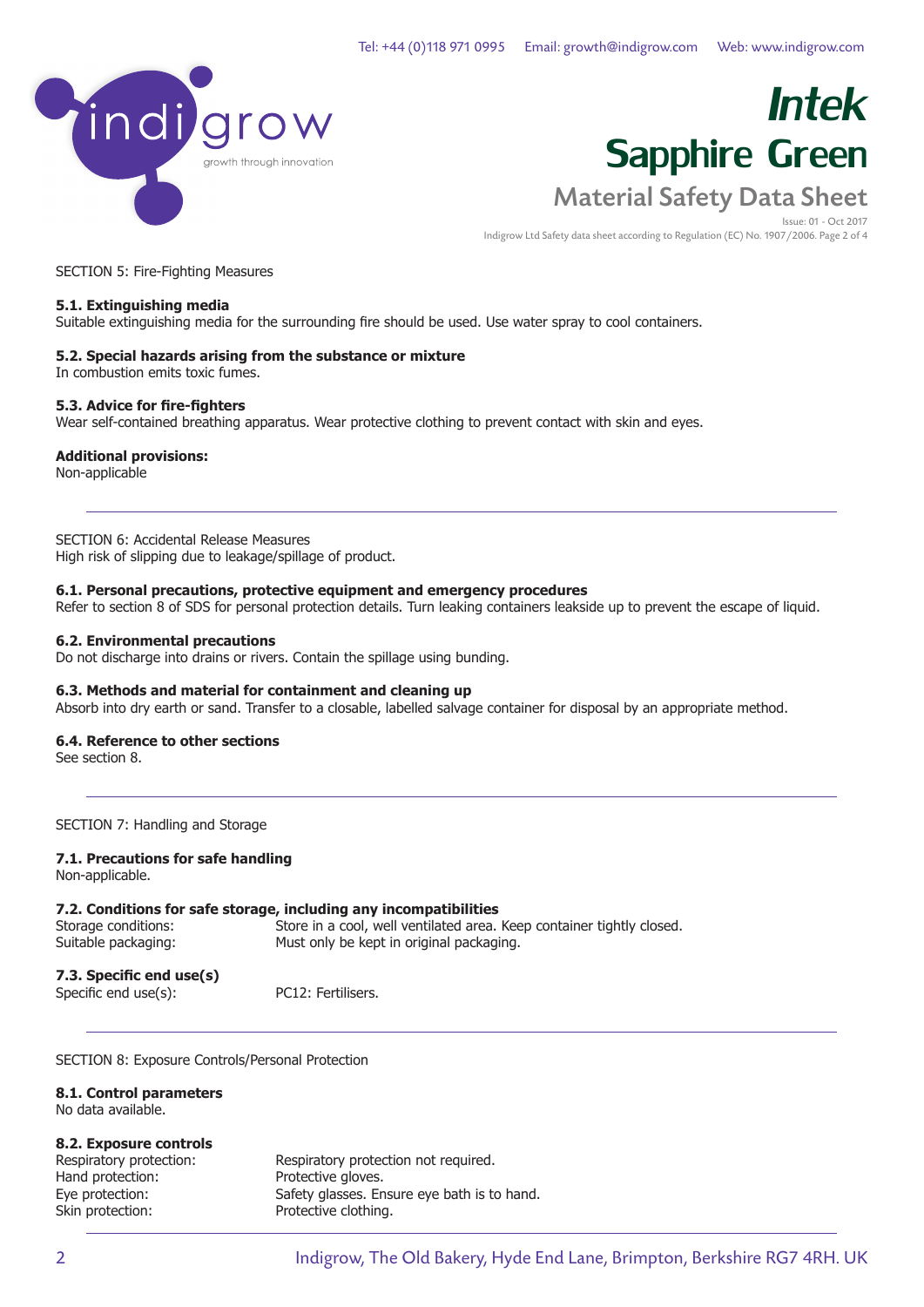

Issue: 01 - Oct 2017 Indigrow Ltd Safety data sheet according to Regulation (EC) No. 1907/2006. Page 3 of 4

SECTION 9: Physical and Chemical Properties

### **9.1. Information on basic physical and chemical properties**

State: Liquid Colour: Colourless<br>Boiling point/range°C: No data available. Boiling point/range°C: No data a<br>Relative density: 1.31-1.35 Relative density: pH: 8.0-9.0

### **9.2. Other information**

No data available.

SECTION 10: Stability and Reactivity

### **10.1. Reactivity**

Stable under recommended transport or storage conditions.

### **10.2. Chemical stability**

Stable under normal conditions.

### **10.3. Possibility of hazardous reactions**

Hazardous reactions will not occur under normal transport or storage conditions. Decomposition may occur on exposure to conditions or materials listed below.

### **10.4. Conditions to avoid**

Heat.

### **10.5. Incompatible materials**

Strong oxidising agents. Strong acids.

### **10.6. Hazardous decomposition products**

In combustion emits toxic fumes.

SECTION 11: Toxicological Information

### **11.1. Information on toxicological effects**

Toxicity values:

Symptoms / routes of exposure<br>Skin contact: There may be mild irritation at the site of contact. Eye contact: There may be irritation and redness. Ingestion: There may be irritation of the throat. Inhalation: No symptoms.

SECTION 12: Ecological Information

**12.1. Toxicity** No data available.

### **12.2. Persistence and degradability** Biodegradable.